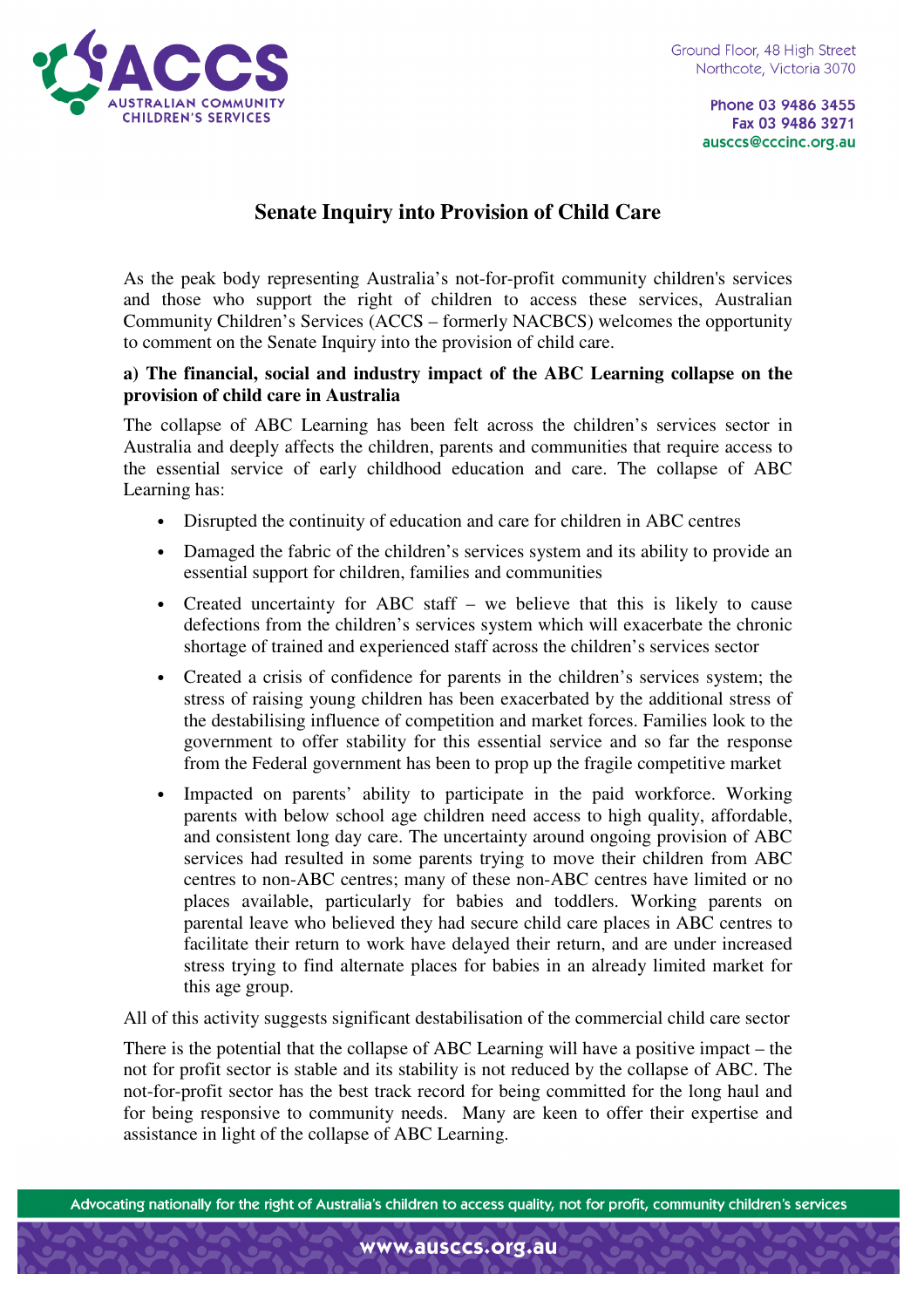# **b) Alternative options and models for the provision of child care**

ACCS believes that public money should be invested in public services. In the interest of ensuring an end to the over-reliance on corporate provision of children's services and diversification of the sector ACCS proposes:

- Government owned infrastructure/buildings with community governance of service delivery
- Governments, in collaboration with the non-government sector, create specific capital and operational funding programs available to non-profit providers to build and deliver good quality children's services designed to contribute to the developmental needs of children in that community
- Planning controls to ensure corporate chains and private child care providers cannot own significant percentages of child care services and to ensure the availability of not for profit services as a genuine choice for families. ACCS believes that the Australian Government has an important role in developing planning legislation for all service types (long day care, occasional care, family day care, outside school hours care, in-home care) that ensures that families have access to not-for-profit community owned children's services, allowing families' choice in child care. Australia needs a system that allows and encourages the development of community owned services, while preventing new commercial for-private-profit services from opening where they will undermine the viability of existing services.

Options for achieving this include:

- A cap on CCB places for for-profit services in communities where the community based service has vacancies, or where there are existing private services with vacancies
- Denial of CCB approval for new for-profit services in communities where there is no community based service or where the for-profit service will be located in close proximity to an existing community based service
- Government capital investment to develop community based services in communities where none exist and where there is evidence of viability.
- A plan to minimise and control the emergence of the hybrid model of community children's services delivered in commercial premises, through increased capital funding to build and maintain public buildings for delivery of not-for-profit children's services
- A limit set by government to ensure that the majority of facilities for community children's services remain in public hands
- Government control of commercial rents charged to community providers of children's services

# **c) The role of governments at all levels in:**

# **Funding for community, not for profit and independent service providers**

• Government funding for facilities for not-for-profit services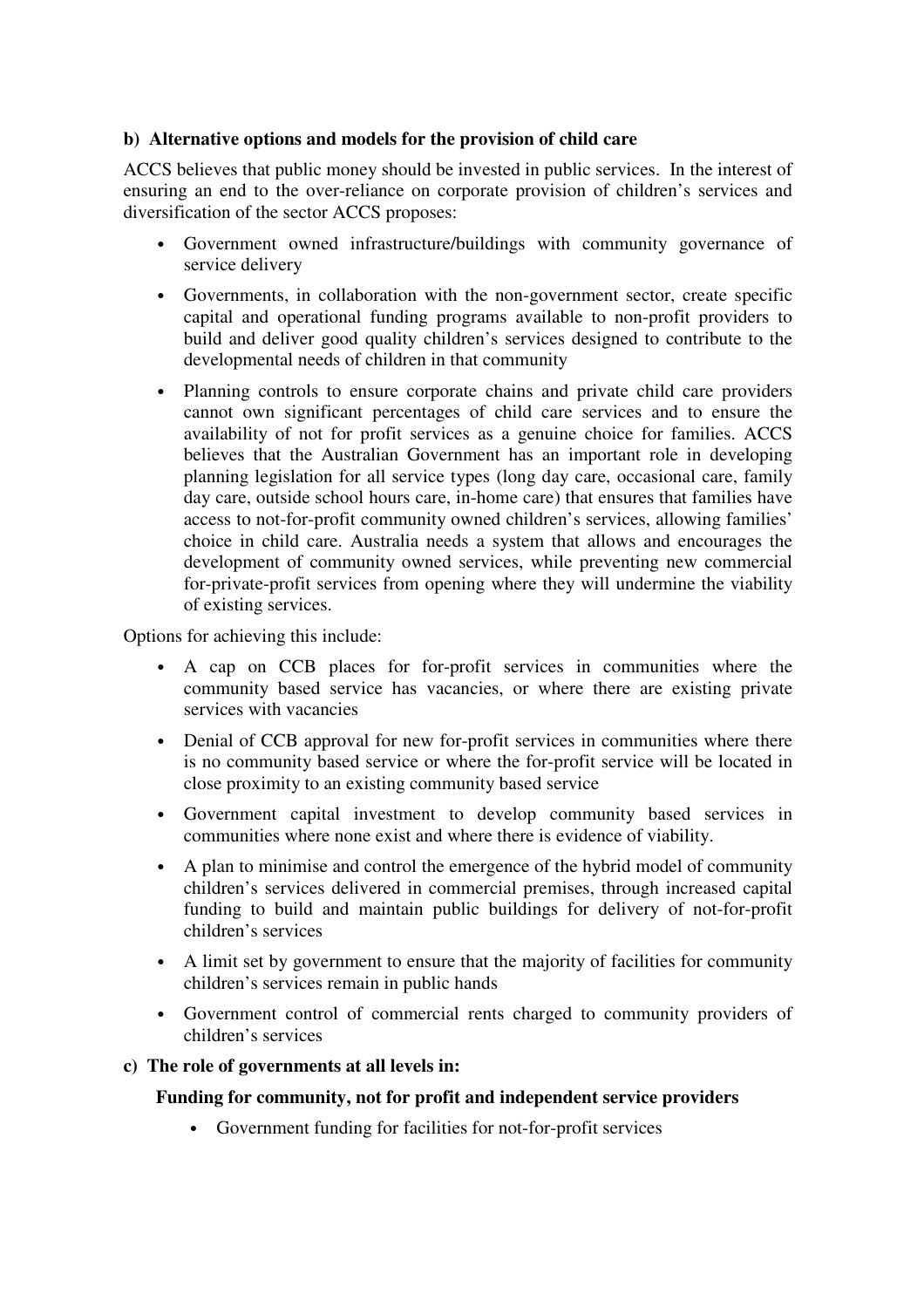• Operational subsidies for community based not for profit services linked to demonstrated outcomes consistent with government priorities

## **Consistent regulatory frameworks for child care across the country**

• Any national regulatory framework should set high standards and implement them in a rigorous manner with clear sanctions for failing to perform at the required standard.

#### **Licensing requirements to operate child care centres**

- Assessments of licensing applications must be stringent to exclude unscrupulous and incompetent operators.
- Mandatory standards must not be made lenient or generous in light of the immediate child care crisis. Children's services must be high standard, compliant with state/territory safety regulations and continually striving for high quality service provision in services, not minimum standards or 'child storage'.
- Governments must have consistent and thorough processes to ensure services are operating at a high standard and sanctions for non-compliance with quality standards must be strong and enforced in order to protect children and ensure their positive development.

## **Nationally consistent training and qualification requirements for child care workers**

• Research has clearly documented the relationship between skills and qualifications of staff in children's services and improved outcomes for children. Therefore ACCS believes Australia's regulatory mechanisms should enshrine minimum mandatory qualifications and training for all staff/carers in children's services. These must be high quality to ensure the quality of services for children and families and to enhance the professionalism of the children's services workforce.

### **The collection, evaluation and publishing of reliable, up to date data on casual and permanent child care vacancies**

- ACCS believes this is a problematic task and an exercise which may not be worth the time, energy and costs involved.
- ACCS can only support central collection of child care vacancies if the system devised preserved the current direct relationship between families and services.

### **d) The feasibility for establishing a national authority to oversee the child care industry in Australia**

This is a challenging proposition given the complexity and diversity of the sector. Such an authority would have to manage the different responsibilities currently held by the Commonwealth and State/Territory Governments including:

- Registration
- Licensing
- Regulations and monitoring of these